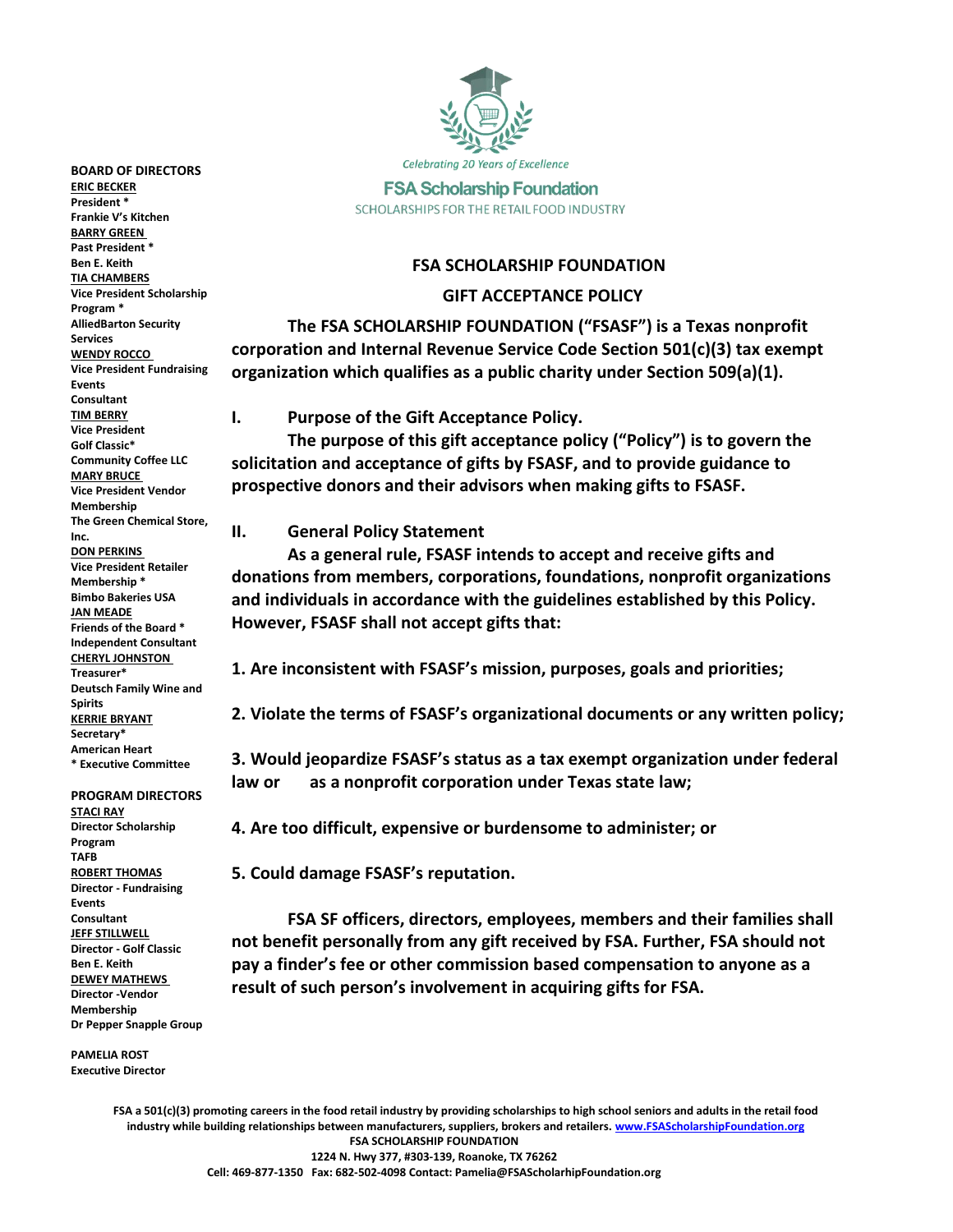

# **III.** Finance Committee Charged with Responsibility to Review and Accept Gifts

The Finance Committee of the Board of Directors ("Finance Committee") shall be the body primarily responsible for reviewing, evaluating and accepting gifts in accordance with this Policy. The advice and/or approval of the full Board of Directors will be sought where (i) specifically required by this Policy, (ii) deemed advisable by the Finance Committee or (iii) recommended by legal counsel.

The Finance Committee shall also have the authority to review potential gifts not specifically covered by this Policy, and to make exceptions to this Policy, when it determines that an exception would be in the best interests of FSASF. Decisions to deviate from or otherwise make an exception to this Policy with regard to any gift shall be documented in writing with supporting rationale, and the Board of Directors shall be promptly notified of same.

The Finance Committee shall be responsible for reviewing this Policy on an annual basis to determine if any amendments are necessary. Upon conclusion of the annual review, the Finance Committee shall present the Board of Directors with a recommendation to either modify the Policy or continue using the Policy without modification.

# **IV.** Use of Legal Counsel.

A. Donor's Use of Legal Counsel.

All prospective donors shall be encouraged to seek the assistance of competent, independent legal counsel or other professional financial advisors of their choice in matters pertaining to their gifts, including tax and estate planning consequences.

B. Use of Legal Counsel.

FSASF shall seek legal advice in matters relating to acceptance of gifts when appropriate, including, but not limited to, the following circumstances:

- **1.** Gifts of closely-held business interests, including those subject to buy-sell agreements or other restrictions;
- **2.** Gifts governed by contracts or legal documents requiring FSASF to assume an obligation;
- **3.** Transactions involving potential conflicts of interest or that may result in adverse tax consequences to FSASF;

**FSA a 501(c)(3) promoting careers in the food retail industry by providing scholarships to high school seniors and adults in the retail food industry while building relationships between manufacturers, suppliers, brokers and retailers[. www.FSAScholarshipFoundation.org](http://www.fsascholarshipfoundation.org/) FSA SCHOLARSHIP FOUNDATION 1224 N. Hwy 377, #303-139, Roanoke, TX 76262**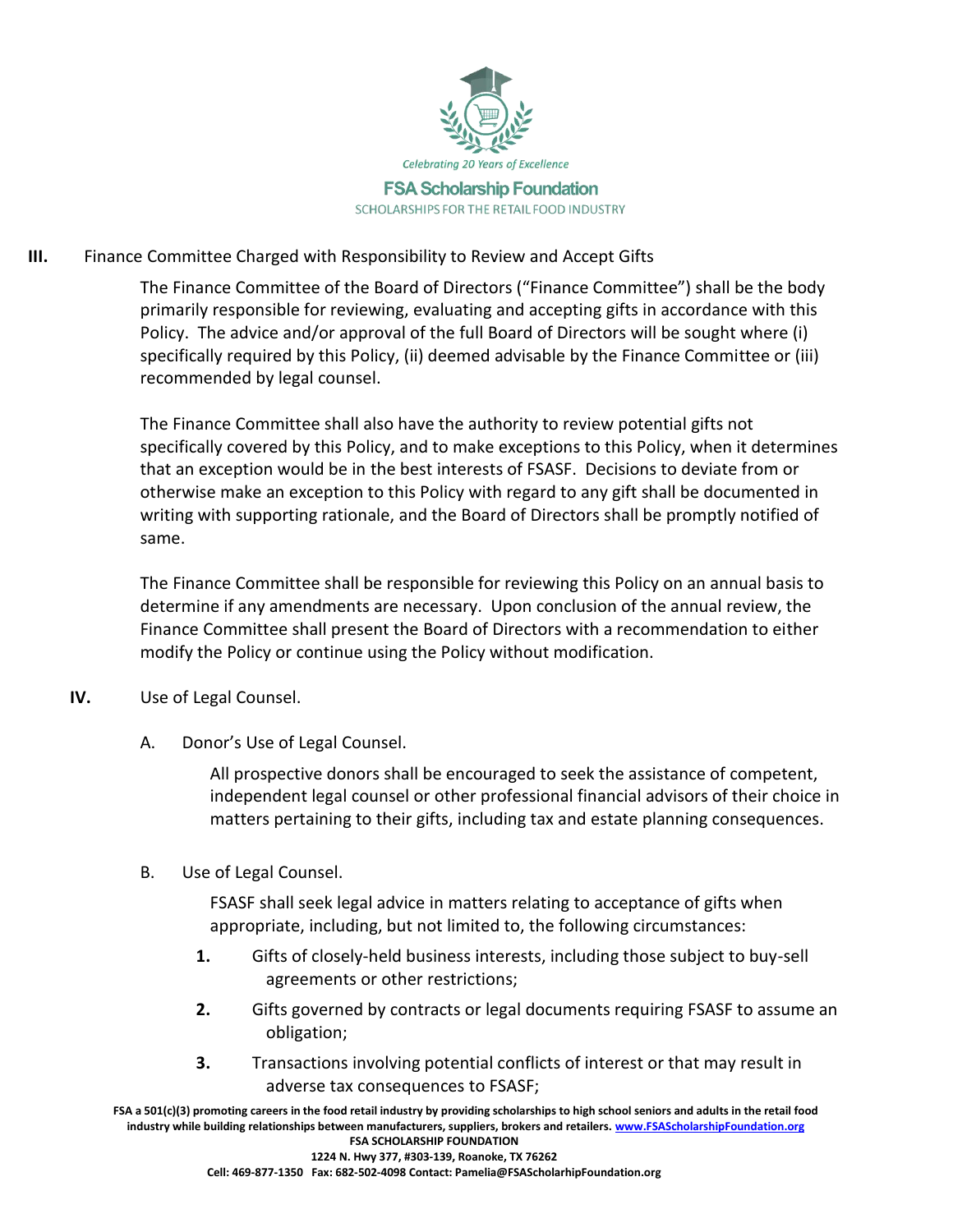

**FSA Scholarship Foundation** SCHOLARSHIPS FOR THE RETAIL FOOD INDUSTRY

- **4.** Restricted gifts;
- **5.** Gifts of real property; and
- **6.** Gifts which involve FSASF assuming trustee responsibilities.
- **V.** Restrictions on Gifts.

All gifts, other than unrestricted gifts of cash or cash equivalents, must be reviewed by the Finance Committee prior to acceptance. FSASF may accept gifts for the Endowment Fund or the Scholarship Fund and other restricted gifts for specific FSASF initiatives and purposes, provided that it is determined that such gifts are consistent with this Policy and further provided that any restrictions would not require undue administrative burden. FSASF reserves the right to refuse a restricted gift deemed unusable or impractical, as determined by the Finance Committee or Board of Directors.

The terms and conditions—including the purpose—of any restricted gift (including gifts to the Endowment Fund and Scholarship Fund) shall be documented in a written agreement and signed by the donor, or his or her appointed representative. Restricted gift agreements will be prepared and reviewed by the Finance Committee prior to gift acceptance, with advice of legal counsel as may be deemed advisable.

- **VI.** Types of Gifts and Criteria for Acceptance.
	- **1.** Gift Types.

FSASF may accept the following types of gifts, according to the criteria set forth in this Policy:

- **1.** Cash
- **2.** Securities
	- **1.** Publicly Traded Securities
	- **2.** Closely-Held Securities
- **3.** Tangible Personal Property
- **4.** Real Estate
- **5.** Life Insurance Interests
- **6.** Trusts

**FSA a 501(c)(3) promoting careers in the food retail industry by providing scholarships to high school seniors and adults in the retail food industry while building relationships between manufacturers, suppliers, brokers and retailers[. www.FSAScholarshipFoundation.org](http://www.fsascholarshipfoundation.org/) FSA SCHOLARSHIP FOUNDATION**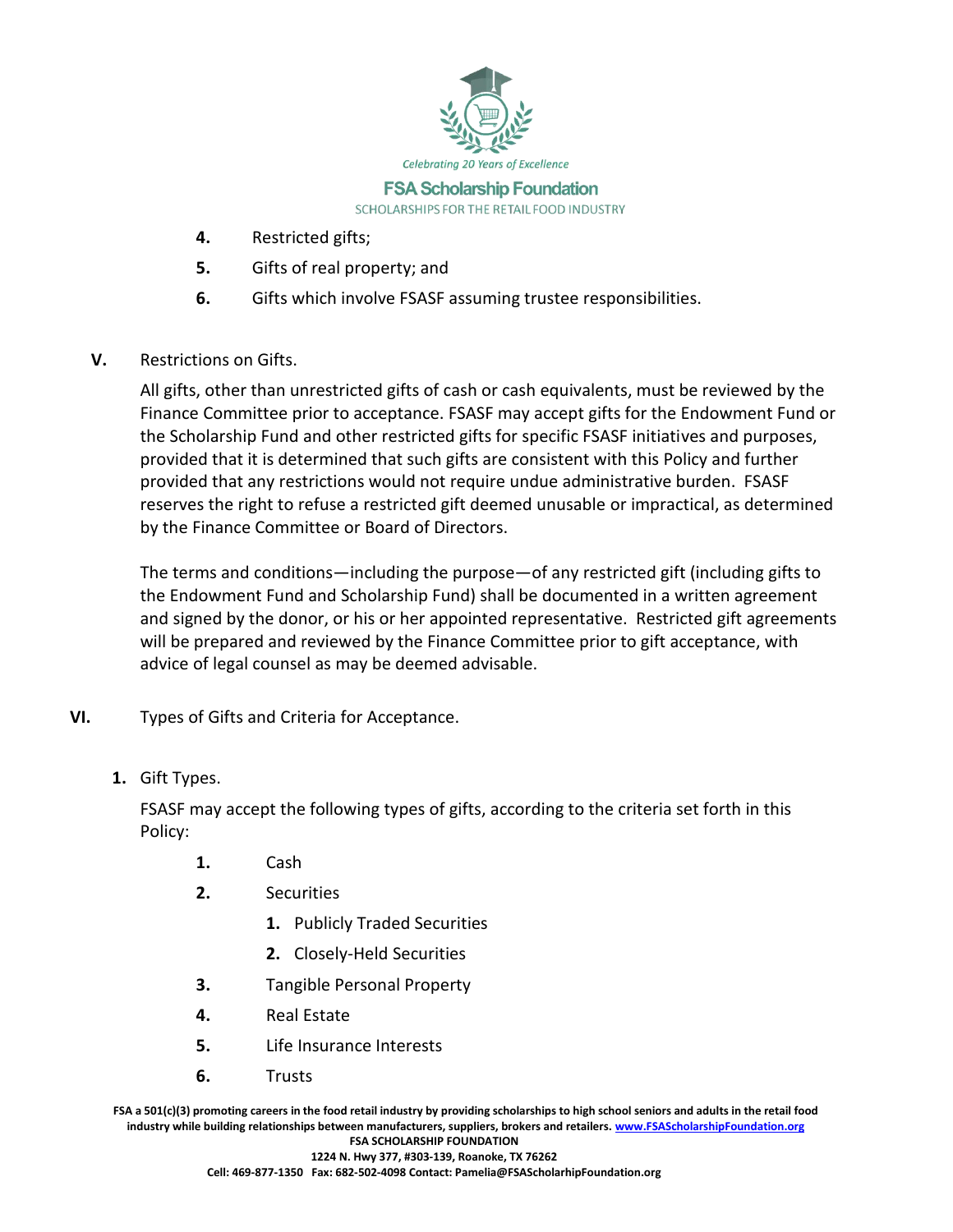

#### **FSA Scholarship Foundation** SCHOLARSHIPS FOR THE RETAIL FOOD INDUSTRY

- (a) Charitable Remainder Trusts
- (b) Charitable Lead Trusts
- **7.** Bequests
- **8.** Retirement Plan Beneficiary Designations
- **9.** Other Property.
- **2.** Criteria for Acceptance.
- **1.** Cash.

FSASF may accept monetary gifts in any form, including, but not limited to, cash, credit card, or check. Checks should be made FSA Scholarship Foundation, unless otherwise specified. Under no circumstance should a check be made payable to an individual representative or agent of FSASF.

**2.** Securities.

FSASF may accept both publicly-traded and closely-held securities, in accordance with the following criteria:

# (a) Publicly Traded Securities.

FSASF may accept marketable securities, such as those traded on an established national or regional stock exchange. Gifts of publicly-traded securities will be sold by FSASF immediately upon receipt or as soon as feasible.

(b) Closely-Held Securities

Closely-held securities, which include debt and equity positions in non-publicly traded companies, as well as interests in LLPs, LLCs or other ownership forms, may be accepted upon review and approval of the Finance Committee. Such gifts must be reviewed prior to acceptance to determine, among other considerations, that: (i) there are no restrictions on the security that would prevent FSASF from ultimately converting the asset to cash; (ii) the security has a readily determinable market value; (iii) the security is marketable; and (iii) the security will not generate undesirable tax consequences or liability for FSASF.

**FSA a 501(c)(3) promoting careers in the food retail industry by providing scholarships to high school seniors and adults in the retail food industry while building relationships between manufacturers, suppliers, brokers and retailers[. www.FSAScholarshipFoundation.org](http://www.fsascholarshipfoundation.org/) FSA SCHOLARSHIP FOUNDATION 1224 N. Hwy 377, #303-139, Roanoke, TX 76262 Cell: 469-877-1350 Fax: 682-502-4098 Contact: Pamelia@FSAScholarhipFoundation.org**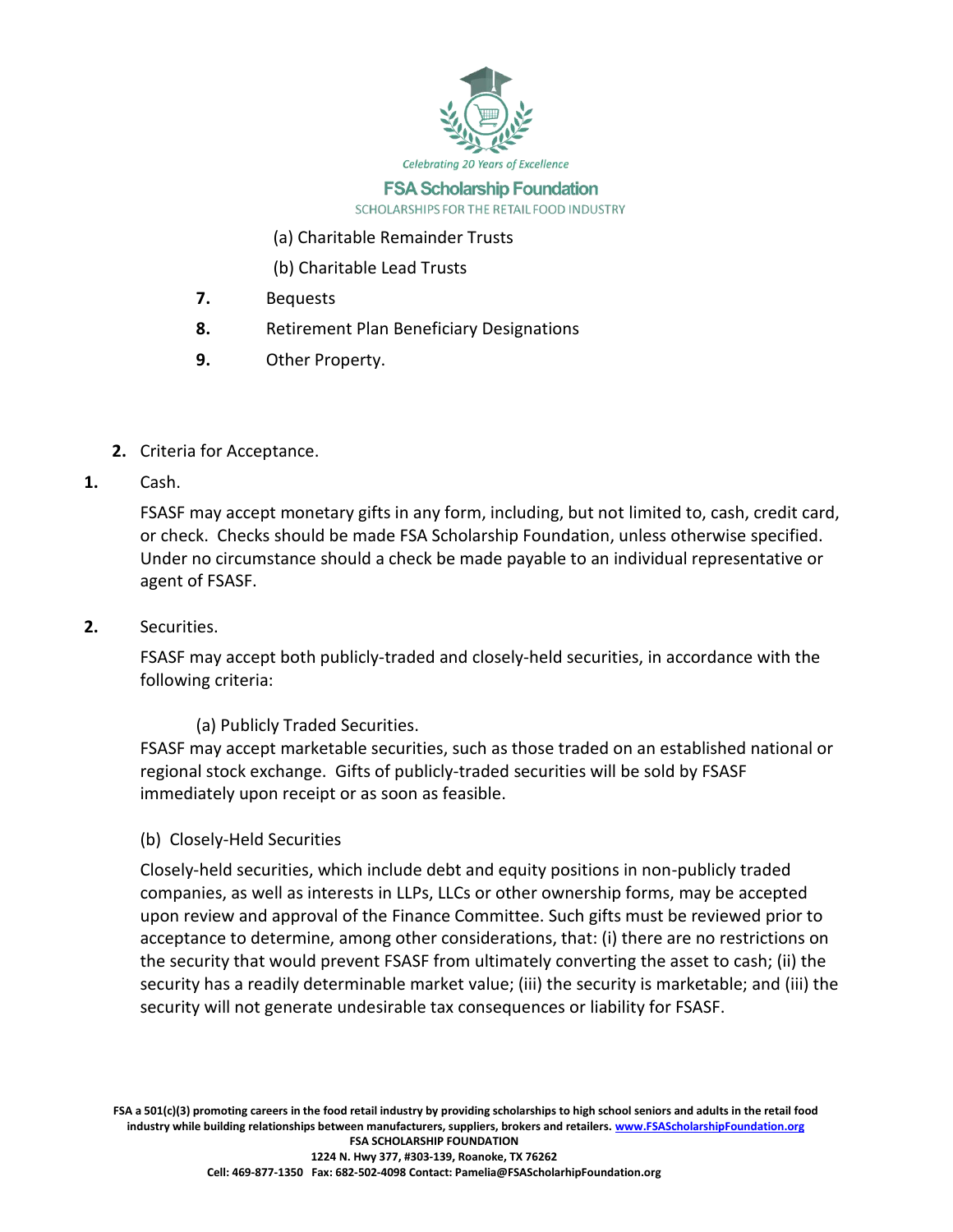

Prior to acceptance, the value of the gift should be established by an independent appraisal. The donor is responsible for securing a qualified appraisal in compliance with IRS regulations, and paying any fees associated with obtaining it. The donor shall consent to having a copy of the appraisal sent directly to FSASF from the appraiser. FSASF retains the right to obtain its own qualified appraisal at its own expense.

Gifts of closely-held securities will be sold as soon as feasible; gifts that require a holding period may be accepted and sold when the holding period has expired.

# **3.** Tangible Personal Property.

Gifts of jewelry, artwork, collections, equipment, vehicles and other items of tangible personal property may be accepted upon review and approval of the Finance Committee. In determining whether to accept any such gift, the Finance Committee will consider: (i) whether acceptance of the property furthers FSASF's charitable purposes; (ii) whether the property is suitable for the FSASF's use, or is otherwise readily marketable; (iii) whether there will be unduly burdensome costs associated with accepting and/or selling the property; (iv) if the property cannot be sold expediently, whether there will be carrying costs (i.e. storage, maintenance, insurance, taxes, etc.) or potential liability to FSASF; and (v) whether there are any undue restrictions on the use, display or sale of the property. Gifts of tangible personal property may be used by FSASF if suitable or sold for the benefit of FSASF as soon as feasible.

The donor is responsible for securing a qualified appraisal of the property as may be necessary to comply with IRS regulations, and for paying any fees or other expenses associated with obtaining same. The donor shall consent to having a copy of the appraisal sent directly to FSASF from the appraiser. FSASF retains the right to obtain its own qualified appraisal at its own expense.

# **4.** Real Estate.

Gifts of real estate may be accepted upon review and approval of the Finance Committee, with advice of legal counsel. The Finance Committee shall consider: (i) whether acceptance of the property furthers FSASF's charitable purposes; (ii) whether the property is readily marketable; (iii) whether there are any current or potential liabilities associated with the property (iv) whether there are any restrictions, reservations, easements, or other limitations associated with the property; (v) whether there are carrying costs to be incurred, including but not limited to, insurance, property and/or transfer taxes, homeowners

**FSA a 501(c)(3) promoting careers in the food retail industry by providing scholarships to high school seniors and adults in the retail food industry while building relationships between manufacturers, suppliers, brokers and retailers[. www.FSAScholarshipFoundation.org](http://www.fsascholarshipfoundation.org/) FSA SCHOLARSHIP FOUNDATION**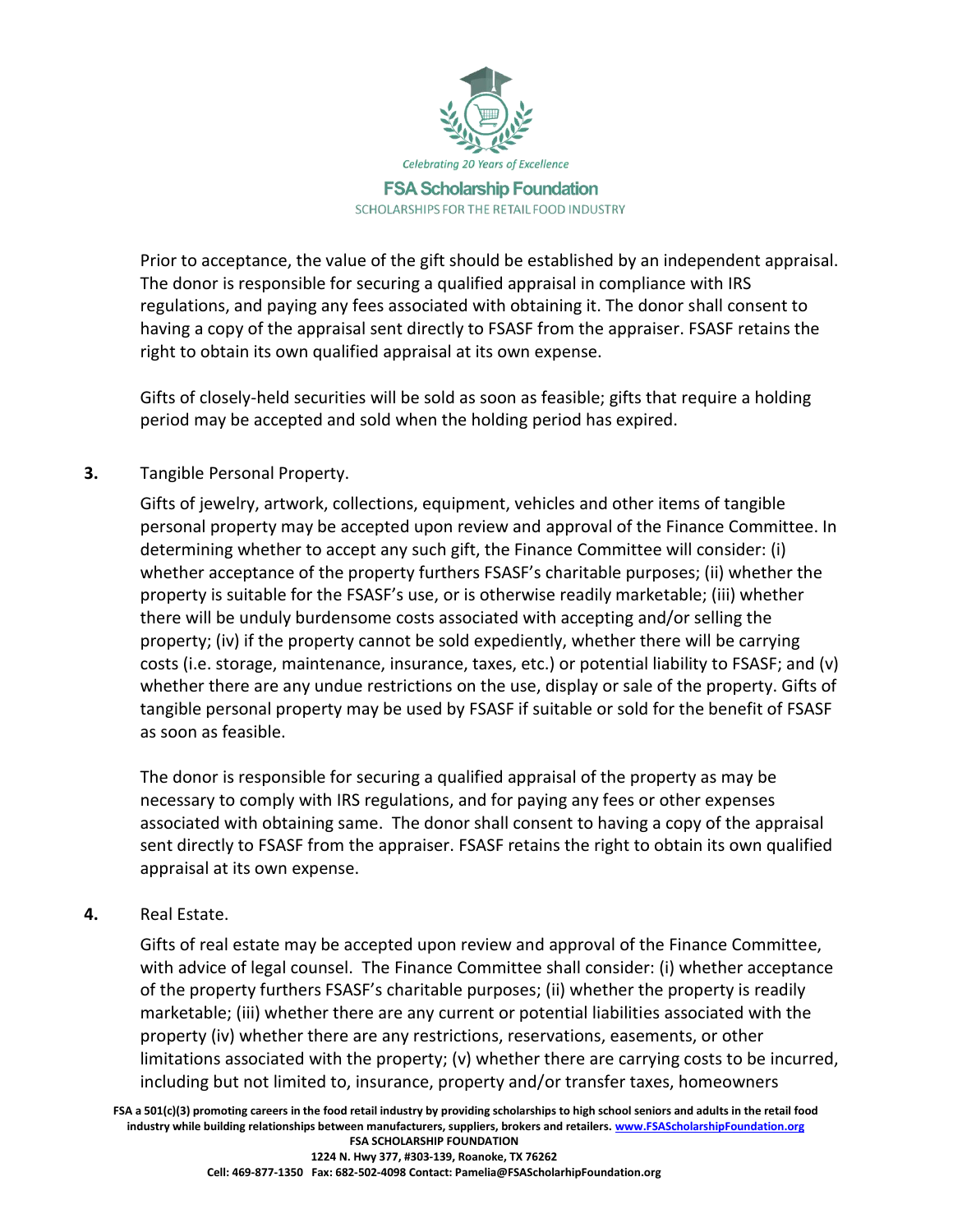

association dues or other similar fees; mortgages, or notes; (vi) whether there is evidence of environmental concerns related to the property; and (vii) such other criteria as the Finance Committee shall deem advisable.

The donor must secure a qualified appraisal of the property in compliance with IRS regulations at the donor's expense. The donor shall consent to having a copy of the appraisal sent directly to FSASF from the appraiser. Other documents that must be provided include, but are not limited to: real estate deed, plot plan, tax bills, and documentation of zoning status. A visual inspection of the property must be conducted by an experienced real estate professional of FSASF's choosing on behalf of the FSASF. A title insurance binder shall be obtained by FSASF prior to acceptance of the gift, at the donor's expense. If the title of the property is not cleared, the donor must incur expenses in clearing the title so that the property can be sold. FSASF shall require an environmental site assessment, which will ordinarily be a Phase I environmental inspection, at the donor's expense. If this requirement is waived for any reason, the donor shall sign an agreement to indemnify FSASF from environmental liability.

As a general rule, FSASF will not accept a gift of real property if the FSASF would be required to incur more than \$10,000 in expenses with regard to the transfer. FSASF will not accept a gift of real property that would cause FSASF to assume obligations as a landlord.

**5.** Life Insurance Interests.

A gift of ownership of a life insurance policy may be accepted if FSASF is named as the owner and irrevocable beneficiary of 100% of the policy. FSASF will only accept whole, universal or variable life insurance policies. FSASF should generally not accept any insurance policy where the intent of the donor is for FSASF to pay future premiums unless specifically approved, on a case by case basis, by the Board of Directors. If so approved by the Board of Directors, FSASF may: (i) continue to pay premiums on the policy; (ii) convert the policy to paid-up insurance; or (iii) surrender the policy for its current cash value.

The Foundation shall not accept ownership of term insurance, but may be named as a beneficiary of such policies. Upon notification of a donor's intent to name FSASF as a beneficiary, FSASF shall request a copy of the actual designation form.

## **6.** Trusts

## (a) Charitable Remainder Trusts.

**FSA a 501(c)(3) promoting careers in the food retail industry by providing scholarships to high school seniors and adults in the retail food industry while building relationships between manufacturers, suppliers, brokers and retailers[. www.FSAScholarshipFoundation.org](http://www.fsascholarshipfoundation.org/) FSA SCHOLARSHIP FOUNDATION 1224 N. Hwy 377, #303-139, Roanoke, TX 76262**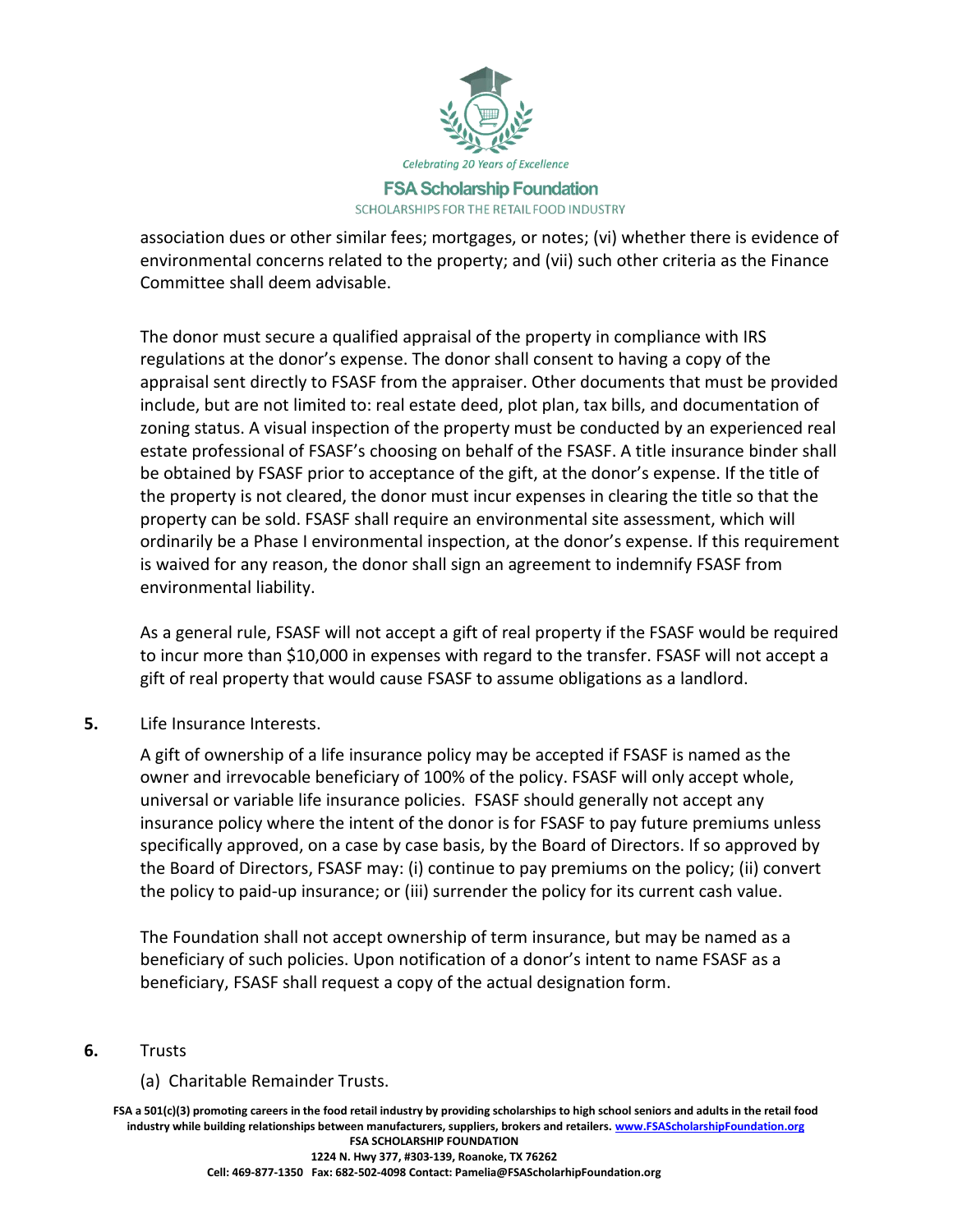

FSASF may accept designation as the remainder beneficiary of a charitable remainder trust ("CRT").

(b) Charitable Lead Trusts

FSASF may accept designation as an income beneficiary of a charitable lead trust ("CLT").

As a general rule, FSASF shall not accept appointment as a trustee of CRT, CLT or other type of trust. In exceptional circumstances, as determined by the Board of Directors, FSASF may accept such an appointment, but only after full evaluation, written approval of the Board of Directors, and with advice of legal counsel.

**7.** Bequests.

FSASF may accept designations as the beneficiary of wills or trusts. FSASF shall not prepare wills or other estate planning documents for donors. Donors should, however, be encouraged to use designation language supplied by FSASF and reviewed by legal counsel. Furthermore, donors should be encouraged to describe the specific purposes, if any, of their bequests as broadly as possible to avoid unduly burdensome limitations and restrictions.

FSASF and its staff shall not act as an executor for a donor's estate. Upon notification of a donor's intent to name FSASF a beneficiary, the Foundation shall request a copy of the portion of the donor's will or trust instrument naming the Foundation a beneficiary.

**8.** Retirement Plan Beneficiary Designations.

FSASF may accept designations as beneficiary of donors' retirement plans. Upon notification of a donor's intent to name FSASF a beneficiary, FSASF shall request a copy of the actual designation form.

**9.** Other Property.

Other property not otherwise described in this section, whether real or personal, tangible or intangible must be reviewed and approved by the Finance Committee or Board of Directors prior to acceptance.